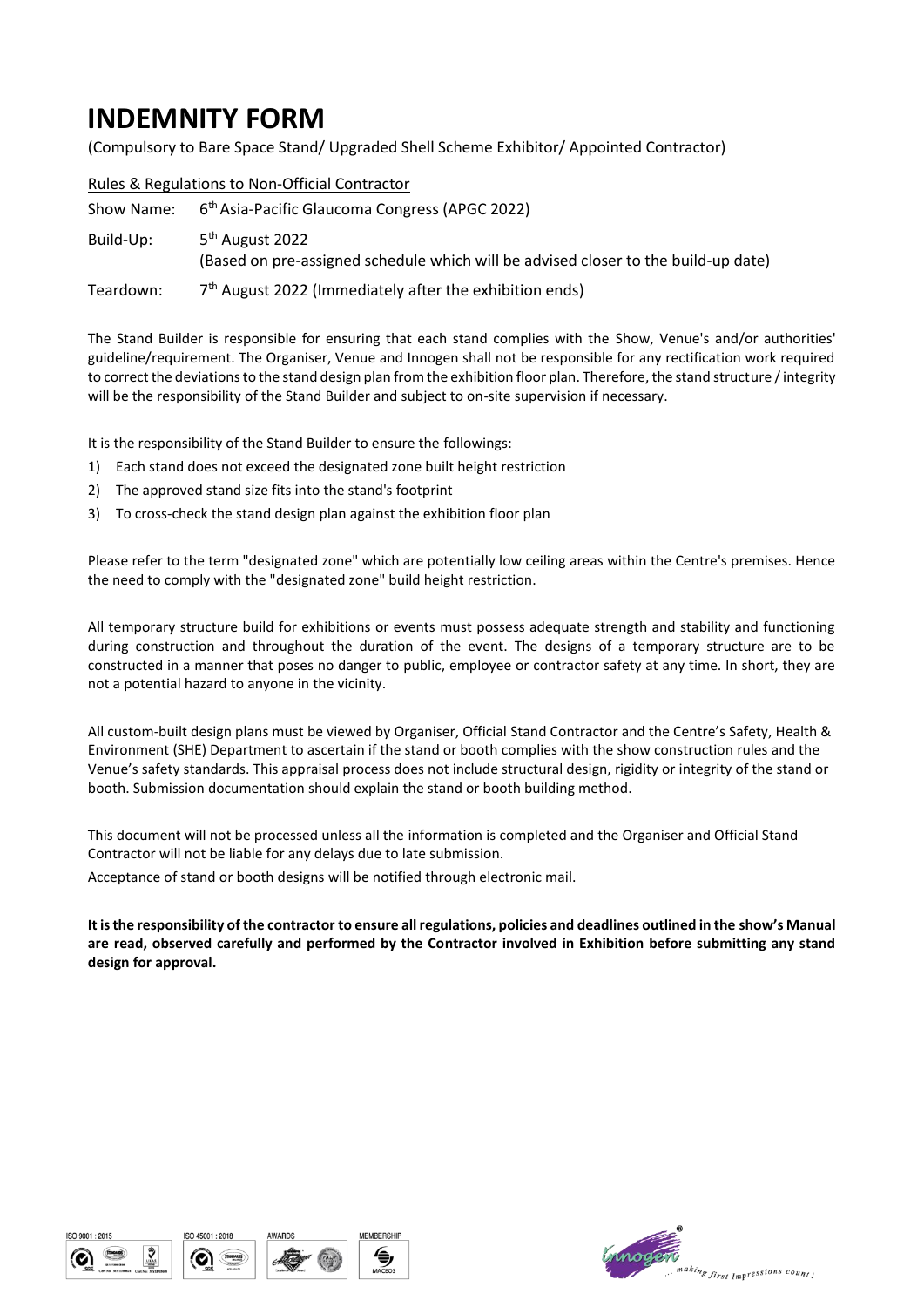The following guidelines must be adhered to:-

## **Part 1: Kuala Lumpur Convention Centre Hall Management Rules and Regulations**

**(Kindly refers to th[e http://www.klccconventioncentre.com/Event\\_Guidelines-@-Overview.aspx](http://www.klccconventioncentre.com/Event_Guidelines-@-Overview.aspx) for complete copy)**

- 1) All non-official contractors are required to register with the Official Main Exhibition Contractor.
- 2) All non-official contractors must possess valid business registration license, workmen compensation insurance and public liability and or third-party liability insurance.
- 3) All contractors must wear a pass supplied by the Show Management or the Official Exhibition Main Contractors all the times when entering to the halls.
- 4) All Malaysian workers must possess an Identity Card (IC) and all foreign worker must possess a valid work permit in order to obtain a contractor badge**.**
- 5) No persons under age 18 years old are permitted to enter or work on the premises.
- 6) No consumption of food items is allowed either at the back-of-house, loading docks, along Persiaran KLCC or in the public areas.
- 7) Alcohol is not permitted in the work areas and no one is allowed to work while under the influence of drugs or alcohol.
- 8) The entire Convention Centre Building including all indoor and outdoor is no-smoking zone. Smoking is not allowed at any time, this applies to use of electronic cigarettes and vaporisers.
- 9) Covered footwear must be worn at all times whilst working on site. No thongs, sandals or open-toed shoes are allowed.
- 10) **Emergency Aisles**

During move-in the marked '**EMERGENCY AISLES'** must be kept clear of freight, NO construction materials and anything to cause blockage **AT ALL TIMES**.

- 11) Construction materials are not allowed to be piled onto EMERGENCY AISLE, or obstruct fire exit and fire-fighting equipment. All materials must be kept within contracted booth space at all times.
- 12) Material used for lining, drapes or overhead structure or as part of the theme or display to the public must be rendered non-flammable as per BOMBA requirement. The use of flammable materials is strictly prohibited unless treated with fire retardant. A Certificate of Flame Resistance must be submitted at least fourteen (14) days prior to the event hiring.
- 13) All contractors and their employees are strictly prohibited from using the guest's toilet facilities or loitering at the lobby and guest areas.
- 14) Urinating in paint washing room or any unauthorized designation is strictly prohibited.
- 15) Preparation and cleaning of paints must be conducted in wash room located at ground floor; loading dock 2 and loading dock 4.
- 16) Disposal of hazardous wastes and/or its containers (paint, oil, cleaning agents, solvents, etc.) must be done in a safe and environmentally friendly manner. The Centre provides facilities to safely dispose of "water-based paint" at the "Paint Room" located at Loading Dock 2 and Loading Dock 4. Please note that no chemical waste is allowed to be disposed of via the Centre's drainage system, sanitary facilities or floor trenches.
- 17) Contractor caught cleaning and disposing paint, chemical of build-up materials in the toilet bowl and washing basin will be penalized and liable to bear any cost incurred for rectifying the drainage system.
- 18) All contractors and exhibitors must ensure that all chemicals including paint are handled with care to prevent any spillage. Please also ensure the following:
	- a) All chemical containers are securely closed when not in use, especially during loading and unloading.
	- b) All chemical containers must be placed on a containment tray or secondary container.
	- c) All chemicals must be stored in a stable area, especially during build-up and move-in activities.
- 19) All contractors must ensure the removal of all debris, rubbish and packing materials from the premises.
- 20) Activities which generate dust such as welding, sanding sawing are strictly prohibited. Stand structure shall prefabricate off site and no major painting is permitted.
- 21) Proper scaffolding, including ladders and work platforms with adequate personal protective equipment (i.e, safety helmet; harness) , must be used for any construction activities above 3m in height within the venue and must comply with the relevant safety and health regulations.
- 22) Any person working on scaffolding of 2 metres and above must be protected with appropriate personal protective equipment such as safety helmet, body harness, covered or safety shoes. Only competent and experienced personnel shall be allowed to erect and dismantle the scaffolding.
- 23) Screwing, drilling, nailing or painting on the floor, walls, pillars or any part of the Exhibition Hall are strictly not allowed.



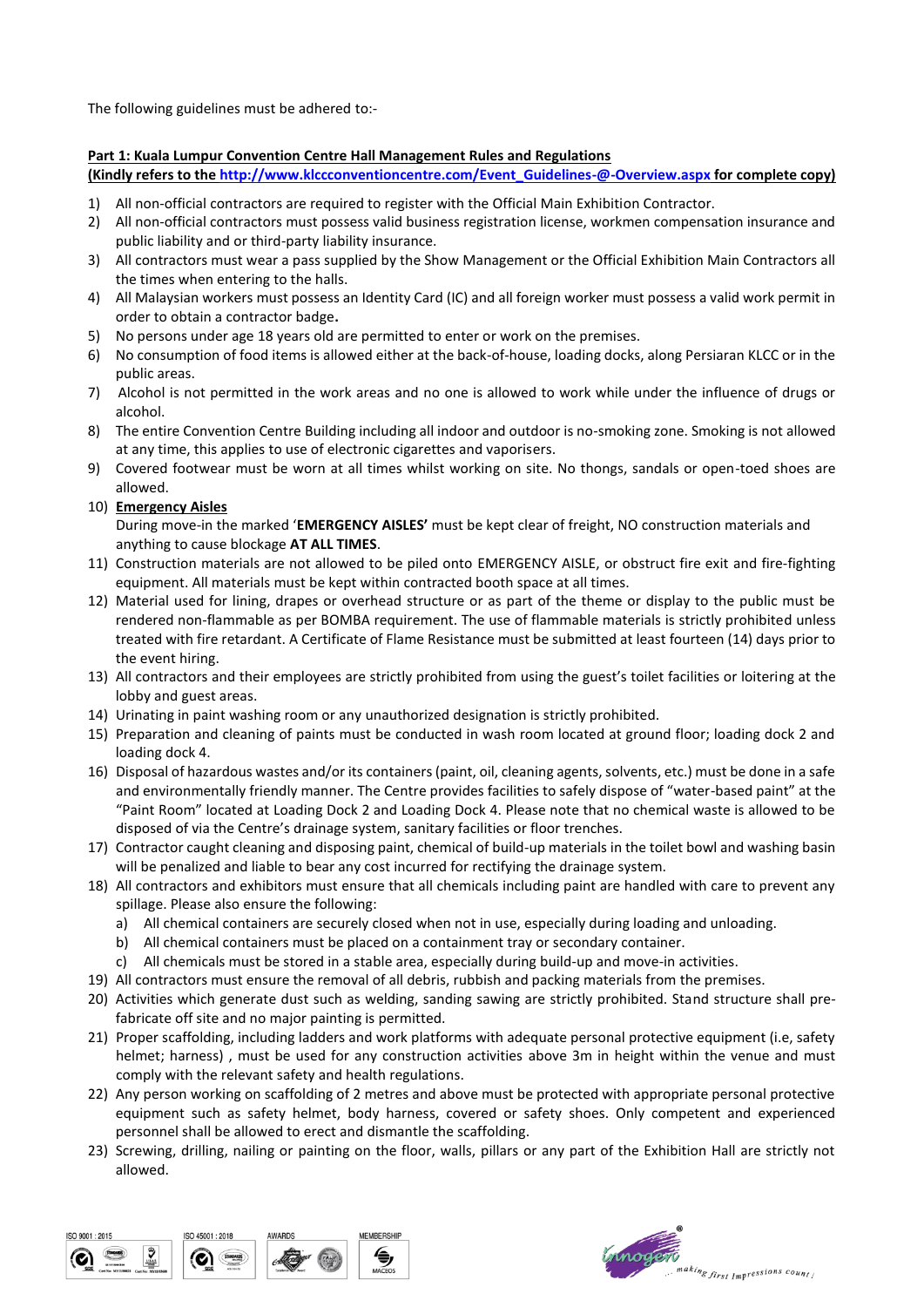- 24) Unruly or unacceptable behavior and violent acts are strictly prohibited. People acting without due care for others or not following directions of Security personnel shall be evicted from site.
- 25) Any person with using abusive language, violent behavior or committing unsafe work practices and or noncompliance activities will be prohibited from working in the Centre immediately.
- 26) The Centre's Security Department deals with all reported incidents. Any incidents occur during the build and tear down activity, the contractors should report to the Centre's Security Services which located at the Concourse Level.
- 27) Safety height clearance at loading dock and Maximum Height limit at the link Hall 3 service road is 4m. Safety goal pole of 4 metres in height are installed at the entrance and exit point of link Hall 3 service road. **Only vehicles below 20 footer and with loading 3.5m and below in height are allowed to enter and/or exit through the safety goal posts to prevent possible damage to the ceiling.** Any incidental damage for non-compliance for this restricted height will be liable for compensation to the Centre for damage.
- 28) In order to facilitate review on the technical and safety aspect of the stand design, the following guideline is required to be followed to the latter.
	- a) Section A: General Information
	- b) Section B: Exact booth location showing in technical floor plan
	- c) Section C: The different view of the 3D diagrams / photo / picture, method statement, technical drawing, and calculation method with diagram include stand height and PE endorsement (if any) shall be presented into one document together with Section A & B. *(please do not attached various attachments to the email)*
	- d) Ground structure and hanging object (if any) submission must be submitted in separate file, include the Hanging Object Request form.
- e) Contractor must provide a copy of the **Contractor Liability Insurance** to Official Contractor for record
- 29) All contractors MUST adhere to the following for the new normal :
	- i) Wear face mask at all times
	- ii) Physical distancing (1m) in work place
	- iii) Hygiene practice (follow M.O.H guidelines)
	- iv) Follow the working hours according to the time given
- v) All contractors shall go to the Checkpoint (Loading Dock) to :
	- provide a valid digital certificate of COVID-19 vaccination in MySejahtera mobile app
	- ii) check-in with MySejahtera mobile app at access points to the Centre daily. Individuals' access to the Centre is subject to risk profile and vaccination status as provided by the Malaysian Government regulated Standard Operating Procedures (SOP).

\* Refers below sample copy of submission for your action.

| <b>Section A</b>               | <b>General information</b>                                                                                                                                                      |
|--------------------------------|---------------------------------------------------------------------------------------------------------------------------------------------------------------------------------|
| <b>Event Name</b>              | OTC Asia 2020                                                                                                                                                                   |
| Event Date                     | 24 - 27 March 2020                                                                                                                                                              |
| Contractor Company             | Innogen Sdn Bhd                                                                                                                                                                 |
| <b>Contractor Name</b>         | Brandon Lok                                                                                                                                                                     |
| Handphone                      | 012 345 6789                                                                                                                                                                    |
| Email                          | info@innogen.com.my                                                                                                                                                             |
| <b>Exhibiting Company Name</b> | ADA                                                                                                                                                                             |
| Booth Number                   | A103                                                                                                                                                                            |
| Booth Size                     | $9m \times 3m = 27$ sqm                                                                                                                                                         |
| Hall Number / Name             | Hall 1                                                                                                                                                                          |
| Booth Height                   | 4m                                                                                                                                                                              |
| Note                           | Due to some variance in the heights in some areas within the different halls, all<br>exhibitors/stand builders must refer to the technical floor plans provided by<br>OTC Asia. |
| *Notes                         |                                                                                                                                                                                 |

1. This document will not be processed unless all the information is completed. OTC Asia and Official Stand Contractor will not be

liable for any delays due to late submission 2. Acceptance of stand or booth designs drawings will be notified through electronic mail.







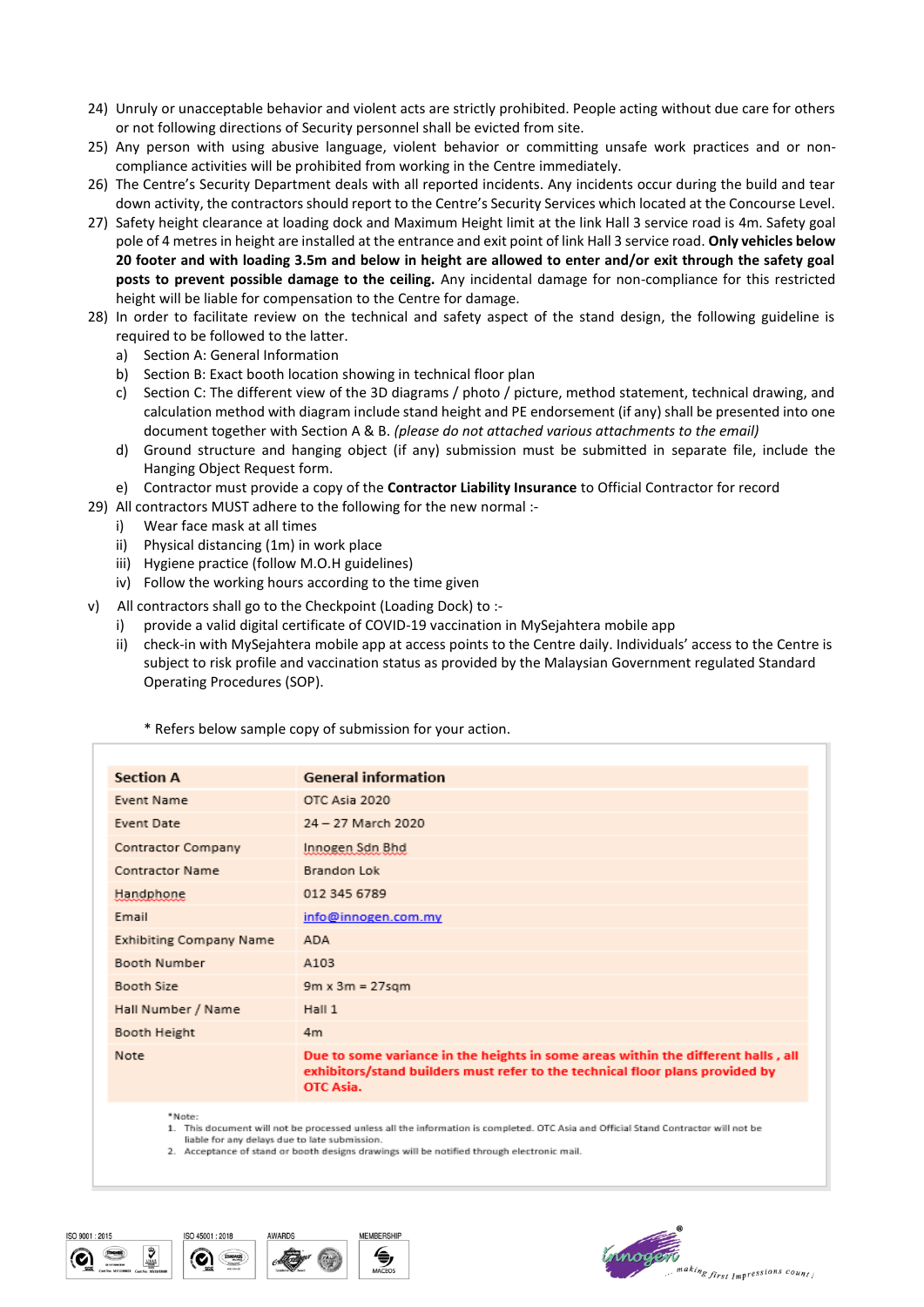## **Section B**

Attach the technical floor plan showing the exact location of the booth location plan.











**MEMBERSHIF** 

€,

**MACEO** 

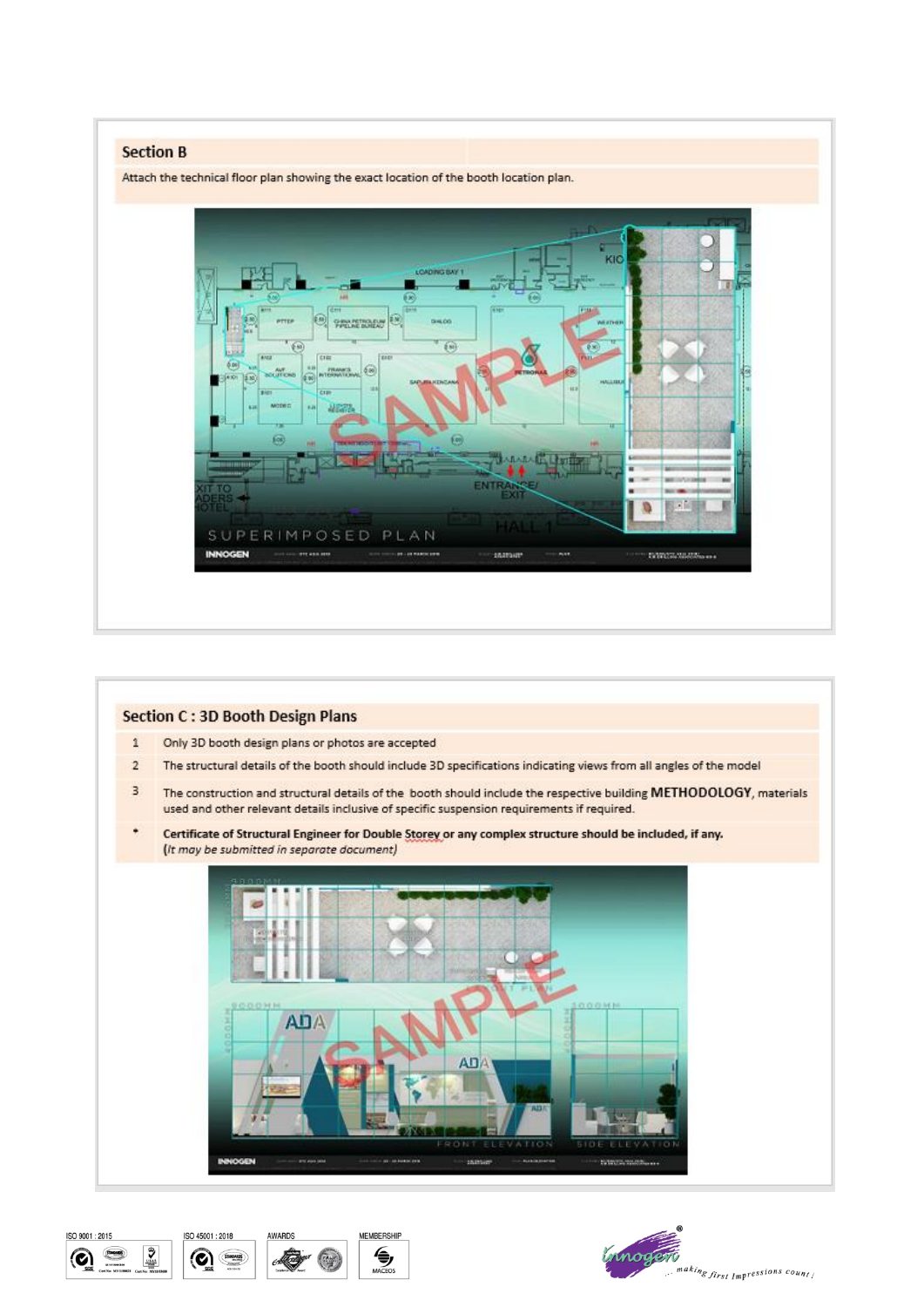







AWARDS



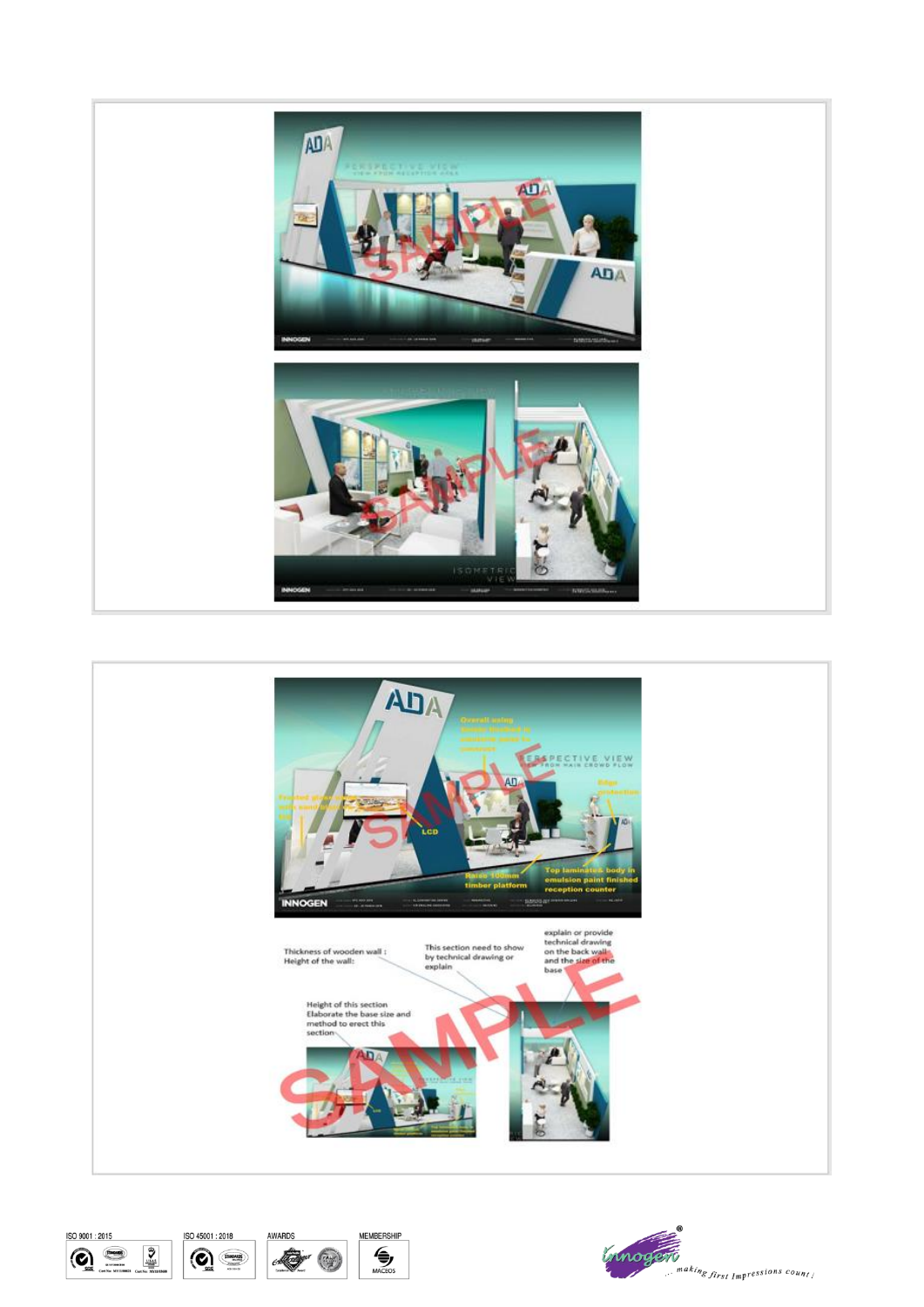| <b>SECTION D</b><br><b>Contractor Declaration</b>                                                               |                 |  |  |
|-----------------------------------------------------------------------------------------------------------------|-----------------|--|--|
| I the undersigned agree to proceed and comply with the information provided in this documents.                  |                 |  |  |
| Date                                                                                                            | 6/01/20         |  |  |
| Contractor Company Name                                                                                         | Innogen Sdn Bhd |  |  |
| <b>Contractor Name</b>                                                                                          | Brandon Lok     |  |  |
|                                                                                                                 |                 |  |  |
| <b>SECTION E</b><br>Verification the booth's technical aspect by OTC Asia or the appointed competent contractor |                 |  |  |
| Accepted by:                                                                                                    |                 |  |  |
| Date                                                                                                            |                 |  |  |
| Name                                                                                                            |                 |  |  |
|                                                                                                                 |                 |  |  |

\*This acceptance letter is subject to the adherence of Terms and Conditions outlined in OTC Asia 2022's Exhibitor Services Manual (ESM) including the Event Guidelines of the Kuala Lumpur Convention Centre.

## **Part 2: APGC 2022 – Booth Construction & Exhibits Rules and Regulations**

- 1) Maximum structure height is 4m only and no hanging object is allowed.
- 2) The airspace of adjacent booths is not to be used by exhibitors.
- 3) Exhibitors may not lay carpet across adjacent booths.
- 4) **Flooring** It is compulsory to arrange for plywood underlay or platform with PVC sheet to be laid against the existing flooring before construct any booth structure.
- 5) For any platform proposed in the stand design, round edge is required at the four corners of platform**.** The "Caution Tape" at your own cost is deem necessary at all edging of platform that may cause hazard to the visitors.
- 6) No solid walls or full partitions are to be built on the perimeter of the raw space especially on Premier Island Booth. All partition walls along the perimeter should not cover more than 30% in length with maximum height of 2.5m, unless the partitions are constructed against the actual walls of the hall, and not obstructing the products on display on the other side of it. All designs with wall / partition above 2.5m height should be built with a clearance of 0.5m distance away from the edge of the booths. Any alteration required on-site for not complying to this rule will be under the cost of the appointed contractor.
- 7) Any door incorporated into the stand and which does not provide an alternative means of egress, must have a "NO ENTRY" sign affixed to it.
- 8) All partition wall above 2.44m which is facing the neighbor booths or aisle must be nicely clad and painted finish, if any.
- 9) Kindly ensure all lighting cable/wire come with earth clamp connector and it must be earthed, especially apply to metal structure design include truss system.
- 10) In the event of using fabric as part of the stand design, kindly provide the certificate of fire retardant as a proof onsite, if any.





 $\overline{a}$